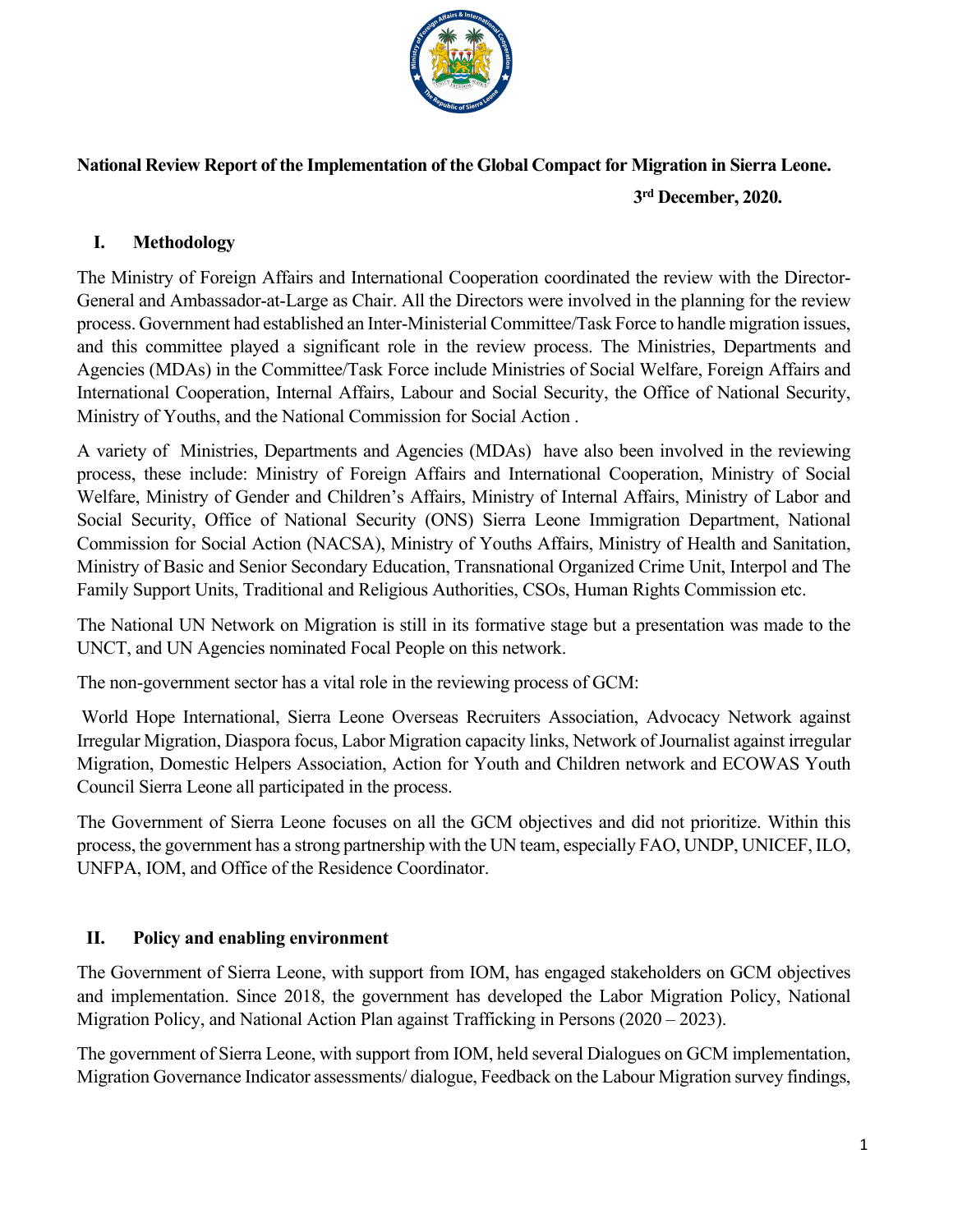

Review and Validation of the National Action Plan, Review of the National Migration Policy, Dissemination workshop and the Review of the TVET Curriculum for Technical and Vocational Education.

Stakeholders also involved in all these consultations and dialogues include.

- World Hope International
- Sierra Leone Overseas Recruiters Association
- Advocacy Network Against Irregular Migration
- Diaspora Focus
- Capacity Links SL Limited
- The Network Of Journalist Against Trafficking
- Domestic Helpers Association
- Action for Youth and Children network
- ECOWAS Youth Council Sierra Leone
- Human Rights Defenders Network

Government entities that were involved include the following: below.

- Ministry of Foreign Affairs and International Cooperation
- Ministry of Social Welfare, Ministry of gender and children Affairs
- Ministry of Internal Affairs, Ministry of Labor and Social security
- Ministry of Health and Sanitation, Ministry of Education
- Office of National Security
- Sierra Leone Immigration Department
- Trafficking in Person Secretariat/task force
- National Commission for Social Action
- National Youth Commission.

There is high commitment and political will on the side government to address migration challenges. The Government's National Medium Term Development Plan (NMTDP) (2019 -2023) includes a cluster for addressing Migration Challenges (Cluster 6) whose strategic objective is to ensure that internal and external migration is reduced and effectively managed. The key Policy actions under this cluster include:

- Conduct an awareness campaign on irregular migration, human trafficking, and violent extremism in partnership with youth and women's groups.
- Develop a coherent policy and legal framework on migration.
- Combat human trafficking through the training of border operatives and supplying them with the necessary tools and equipment.
- Promote the acquisition of technical and vocational training/skills among youth to promote employability by establishing district-level vocational centers in partnership with the private sector.
- Review the 2005 Trafficking in Persons Act and include sufficiently severe sentences with longer prison terms.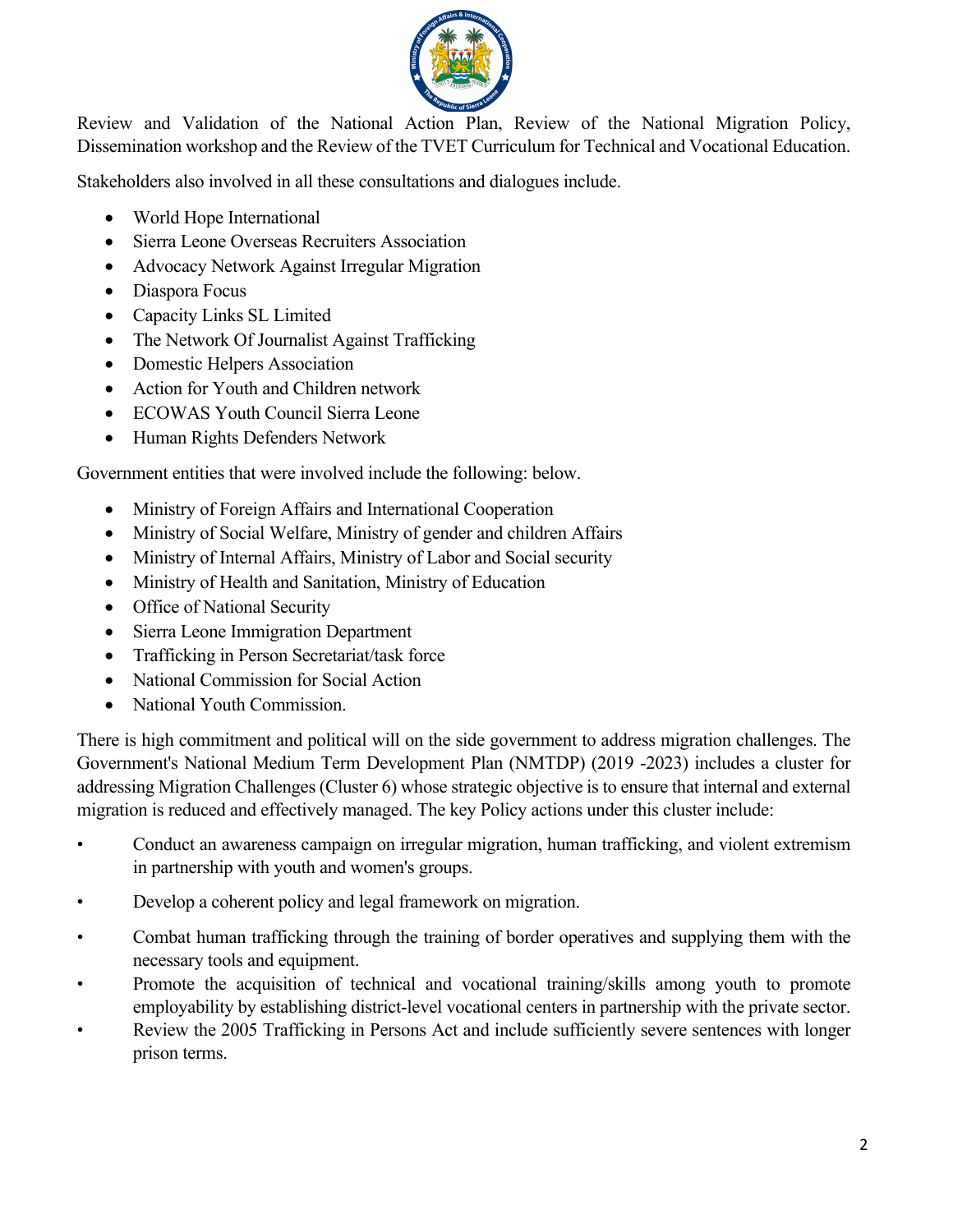

- Increase efforts to arrest, prosecute, and convict traffickers, including addressing procedural delays and judicial corruption, as well as ensuring survivors' safety and enabling their participation in judicial processes, both to increase prosecution rates and offer survivors compensation.
- Training of Investigators on Human Trafficking
- Train prosecutors and judges to investigate and prosecute trafficking cases.
- Training of CSOs and Media on Human Trafficking
- Enact the Protocol to Prevent, Suppress, and Punish Trafficking in Persons, especially Women and Children.
- Upgrade the existing structure of industrial growth centers pioneered to provide vocational and entrepreneurial skills that are employable and market-driven to youth, women, and other vulnerable groups.

The above strategic objectives and policy actions are aligned with SDG target 10.7; Facilitate orderly, safe, regular, and responsible migration and mobility of people, including through the implementation of planned and well-managed migration policies and Agenda 2063; free movement of persons and goods/services within REC member states is in place. Cluster 6 of the MTDP 2019 – 2023) aligns with outcome 4 of the UN Sustainable Development Cooperation Framework (2019 – 2023) that seeks to protect and empower the most vulnerable.

Since the GCM adoption, the Sierra Leone government has approved Labor Migration Policy. In addition, the Sierra Leone government has prepared the National Migration Policy. Even though Parliament is yet to pass it into law, but it is on track for the final stage.

The National Migration policy provides for gender considerations in migration. The relationship between migration and gender is complicated, and an understanding of migration's gendered differentials is essential for effective migration management. In the past, men tend to migrate more than women do, as they must stay home and take care of children. However, in recent years, many women are moving as independent migrants. Women dominate commercial migrants (migrating for trading). However, men still primarily dominate irregular migration flows across the desert to Europe. Apart from the fact that migration patterns are gendered, migration policies have engendered outcomes, costs, and benefits. In Sierra Leone, it is perceived that female migrants face more dangers, including trafficking, harassment at the border, and sexual exploitation during internal and international migration, and are likely to end up in low-income jobs. However, female migrants sometimes find jobs more efficiently in many countries' informal sector, as domestic workers and traders, while unskilled men are unemployed. As migration affects men and women differently, gender needs to be mainstreamed as part of an effective migration management policy. In the National Migration Policy, the government has set to achieve the following policy objectives about gender and migration.

The government has started institutional reforms to respond to the GCM. These are the example of the institutional reforms.

- The inter-ministerial Committee on Migration
- Taskforce to address migration issues, repatriation, protection assistance, and Reintegration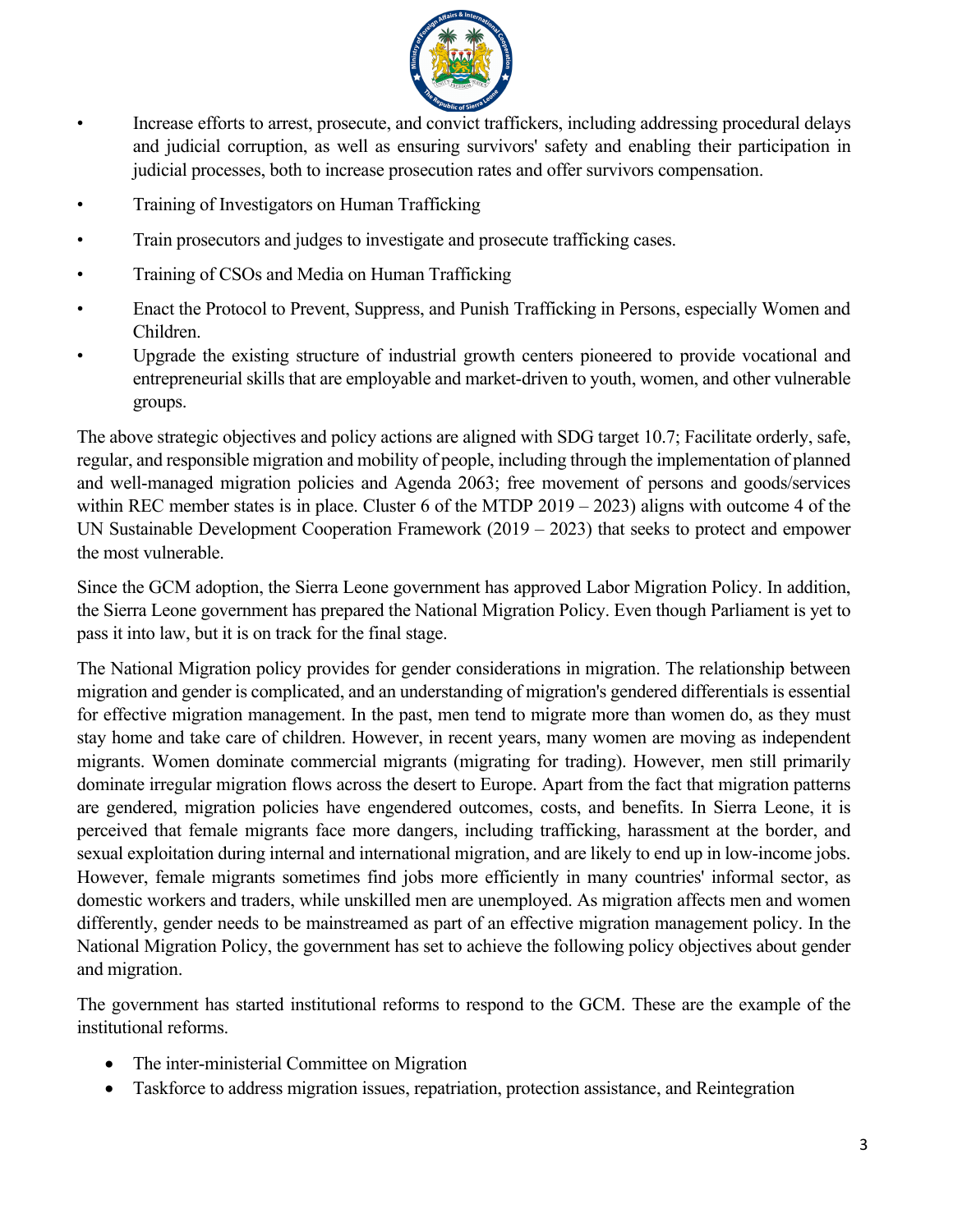

- MDAs, CSO Migration networks
- Established District task forces (16) for combating human trafficking. The National -Taskforce on TiPs was already in existence but was restructured and expanded to the district level
- Establishing Youth Taskforces in border communities that are addressing youth-related challenges, including migration challenges

Finally, regarding the Cross Regional Framework: MIDAWA. In line with MIDWA, NACSA is now mainstreaming locally integrated Refugees and vulnerable migrants into National Development Programs, including the Sierra Leone Community Driven Development Project.

## III. Progress on GCM objectives

- 1. **GCM Objective 1**: Collect and utilize accurate and disaggregated data as a basis for evidence-based policies
- The capacity of Trafficking in Persons Secretariat has been strengthened to collect Migration related data, especially on Irregular Migration, human trafficking, people smuggling. Through training, computers & internet (to improve data collection, and information sharing, reporting). SOPs have been developed for the identification and referral of victims of trafficking.
- A labor migration survey was conducted, and this has documented migration patterns and trends, characteristics of migrants, as well as drivers and impacts of migration
- Sierra Leone has developed a country-specific migration profile.
- 2. **GCM objective 2** Minimize the adverse drivers and structural factors that compel people to leave their country of origin
- The government has developed a National Medium-Term Development Plan (2019 -2023): A New Direction for Improving People's Lives through Education, Inclusive Growth, and Building Resilient Economy. This plan further elaborates policy actions and strategies for reducing the drivers and structure factors leading to Migration; Cluster 1 (Human capital development), Cluster 2 (Diversifying the economy and promoting growth), Cluster 3 (Infrastructure and economic competitiveness), Cluster 5 (Empowering women, children, and persons with disability), Cluster Six (Youth employment, sports, and migration). Cluster Seven (Addressing vulnerabilities and building resilience). For cluster 6, the policy actions are conduct skills training for youth through technical and vocational education and training. Review the current design of the national youth Service and enforce its implementation, establish a Youth Empowerment Fund to support youth to engage in small and, medium-sized entrepreneurship ventures.
- Conduct an awareness campaign on irregular migration, human trafficking, and violent extremism in partnership with youth and women's groups.
- Develop a coherent policy and legal framework on migration.
- Combat human trafficking through training border operatives and supplying them with the necessary tools and equipment.
- Promote the acquisition of technical and vocational training/skills among the youth to promote employability by establishing district-level vocational centers in partnership with the private sector.
- Review the 2005 Trafficking in Persons Act and include sufficiently severe sentences with longer prison terms.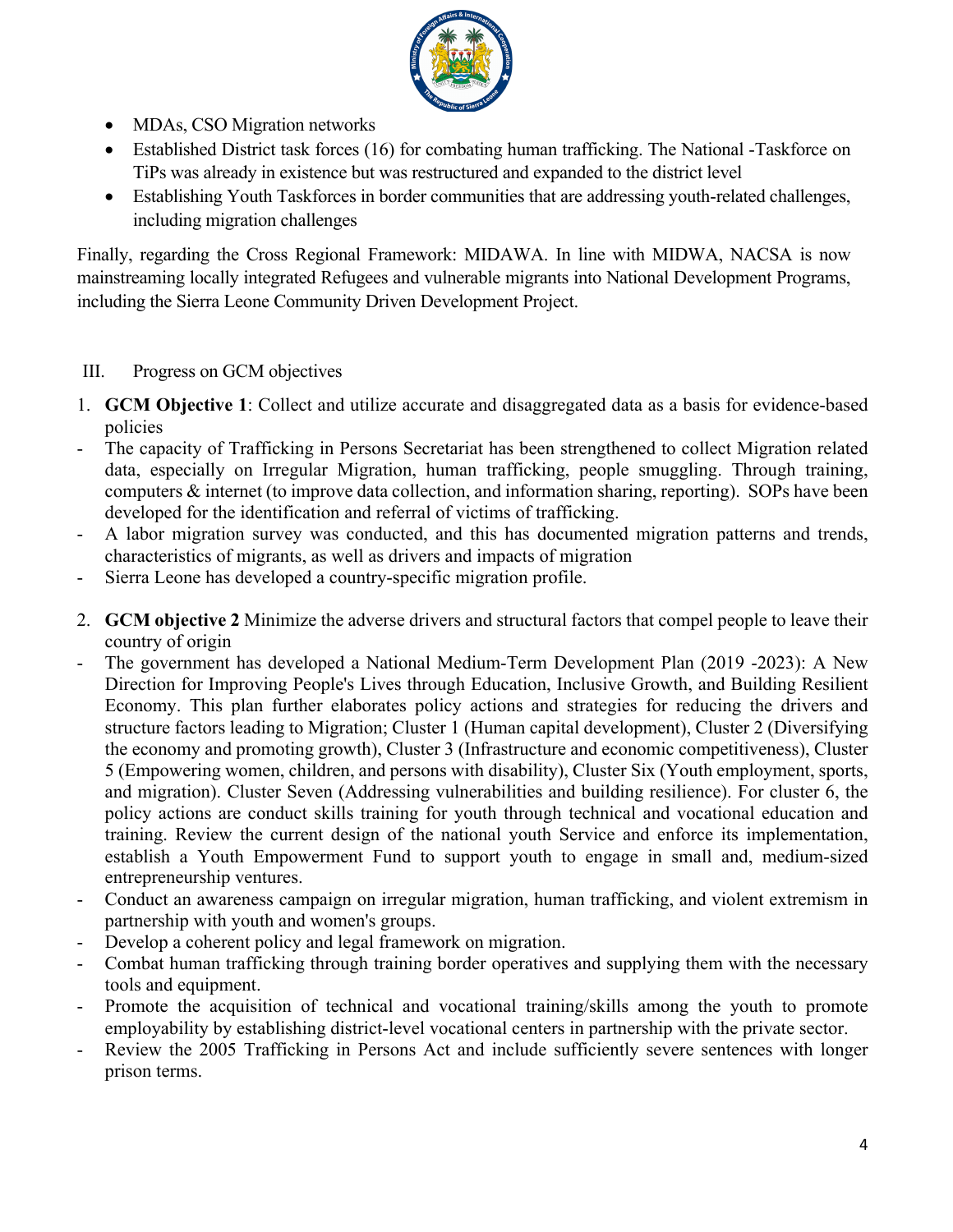

- Increase efforts to arrest, prosecute, and convict traffickers, including addressing procedural delays and judicial corruption, as well as ensuring survivors' safety and
- Above all, these clusters align with regional and international development agendas, including the Africa Union Agenda 2063, the g7+ Peacebuilding and State-building Goals, and the Sustainable Development Goals.
- Creation of information sharing center through advocacy by CSOs partnership with government. (by Domestic helpers' organization)
- TOCO contributed the screening to employers for all migrant data for international recruitment
- Interpol provides the info of international recruitment agency to MOFAIC.
- 3. **GCM objective 3** Provide accurate and timely information at all stages of migration
- With ECOWAS, MRU, Government of Kuwait, Sierra Leone has established bilateral and regional arrangements to promote and improve international cooperation dialogue to exchange information on migration-related trends.
- Face with the problem of irregular migrants that do not have any form of identification, IOM in collaborated with the Immigration Department and the Office of National Security carry out interview of migrants virtually to establish their identity.
- At the end of the interview, temporary travel documents are provided by the Immigration Department to enable migrants return home.
- 4. **GCM objective 4**; Ensure that all migrants have proof of legal identity and adequate documentation
- Sierra Leone has made tremendous progress in legal reform with the National Civil Registration Act, 2016, which improved the uncoordinated and fragmented registration system, established the National Civil Registration Authority (NCRA), and introduced an integrated Civil Registration Vital Statistics based ID management system of the population of Sierra Leone at national, regional, district and chiefdom level.
- Government has also established an Inter-Ministerial Committee to address statelessness.

## 5. **GCM objective 5;** Enhance the availability and flexibility of pathways for regular migration

- The government had developed a labour migration policy; the overriding aim of this policy is to mainstream Labour Migration into the development agenda by creating an enabling environment into which labor migrants can be integrated and make a significant contribution to the development of the country. Therefore, the policy's main thrust is to harness the gift of Sierra Leone's emigrants and immigrants for national development.
- Sierra Leone also has signed MoU with Benin, Côte d'Ivoire, and Ghana to accelerate the mobility of skilled workers and professionals to improve labor mobility.
- The United Kingdom (UK) and Sierra Leone signed a memorandum of understanding (MoU) in 2012, focusing on facilitating the return and readmission of Sierra Leonean nationals from the UK

#### 6. **GCM objective 6**: Facilitate fair and ethical recruitment and safeguard conditions that ensure decent work

The labor migration policy provides for the Protection of Sierra Leonean Migrant Workers and their Families in Host Countries through the following policy objectives.

- To promote decent and productive work for Sierra Leonean emigrants in conditions of freedom, security, and human dignity.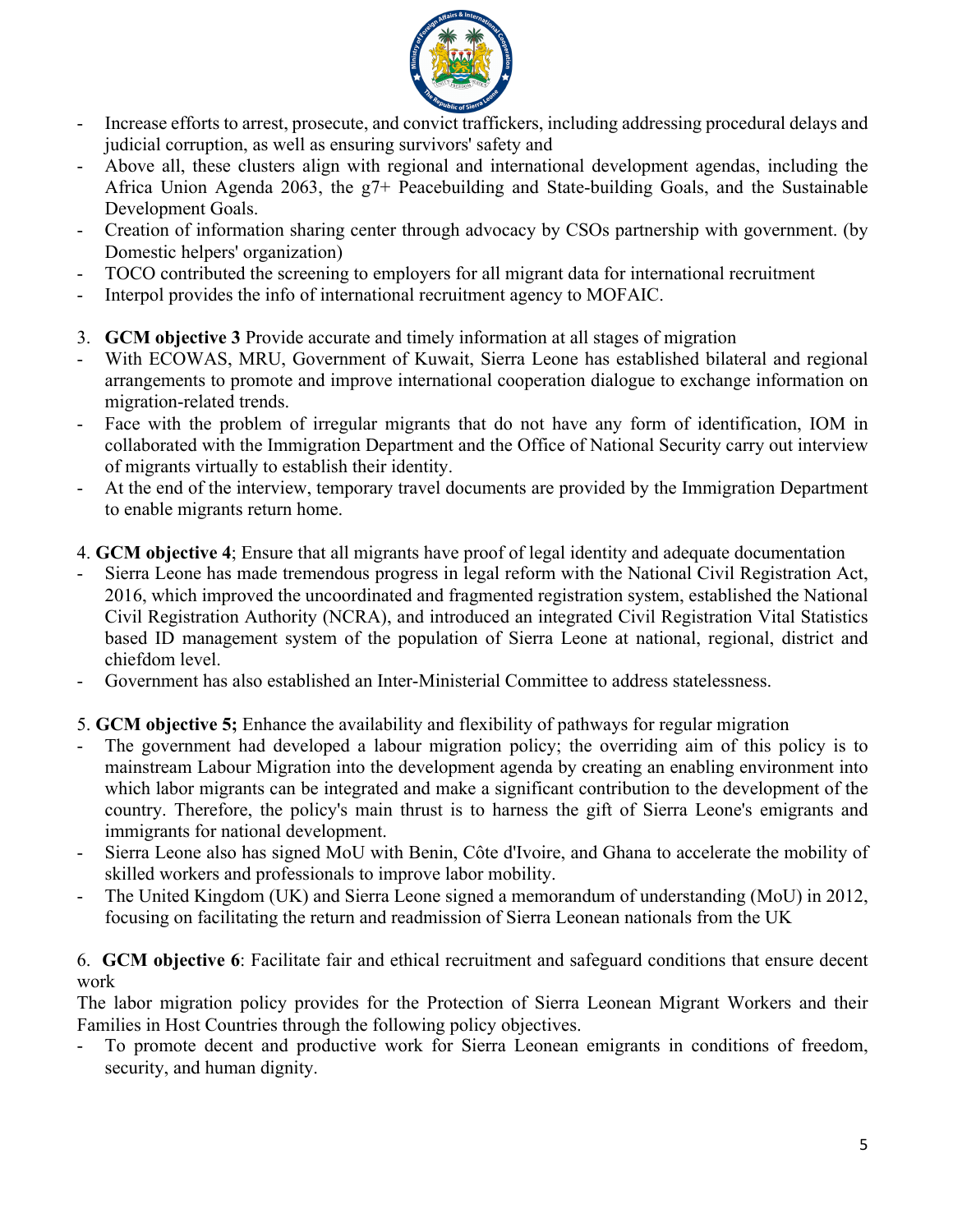

- To equip departing migrants with reliable and accurate information regarding their employment and life abroad, their return, and reintegration.
- To offer protection to Sierra Leonean potential and actual migrant workers and their families abroad against exploitation and abuse by employers and recruitment agencies.
- To regulate the activities of private recruitment agencies operating in Sierra Leone.
- To provide social support and care services to vulnerable Sierra Leonean emigrant workers and their families.
- To provide counseling and support services to migrants who return to prepare them for adjustment and reintegration.
- Effective 2020, the government has started providing return and reintegration assistance to migrants, especially those stranded in the Middle East.

# 7. **GCM objective 7;** Address and reduce vulnerabilities in migration

- Faced with the problem of irregular migrants without any form of identification, the government collaborated with IOM, through the Immigration Department and the Office of National Security to interview migrants virtually to determine their true nationality.
- Temporary travel documents are issued by the Immigration Department to migrants to enable them return home.
- 8. **GCM objective 8;** Save lives and establish coordinated international efforts on missing migrants
- The government has saved the lives of struggled migrants from Lebanon, Algeria through coordination with IOM.
- In 2019, government in collaboration with IOM has repatriated 1,922 migrants especially from the Middle East and some other countries.

## 9. **GCM objective 9**: Strengthen the transnational response to smuggling of migrants.

Sierra Leone has signed bilateral mechanisms with Guinea and Liberia to share relevant information and intelligence on smuggling routes, modus operandi and financial transactions of smuggling networks, vulnerabilities faced by smuggled migrants, etc. data to dismantle the smuggling networks and enhance joint responses.

- Security agencies like ONS and the Immigration Department have collaborated in information data collection regarding migrant smuggling
- National Migration policy has been drafted and waiting to be enacted into law by Parliament.

#### 10. **GCM objective 10;** Prevent, combat, and eradicate trafficking in persons in the context of international migration

## **Government achievements (policies, strategies, and actions):**

- Sierra Leone has reviewed the Anti- Human trafficking Legislation (2005) to enhance prosecution of traffickers, avoid criminalization of migrants who are victims of trafficking in persons for traffickingrelated offenses, and ensure that the victim receives appropriate protection and assistance, not conditioned upon cooperation with the authorities against suspected traffickers.
- Sierra Leone had developed a new national action plan against trafficking in persons (2020 2023). This has improved coordination of all activities done by different stakeholders to fight human trafficking
- Through working with partners, IOM, WHI, Government continues to provide some protection assistance to victims of trafficking to promote physical, psychological, and social recovery,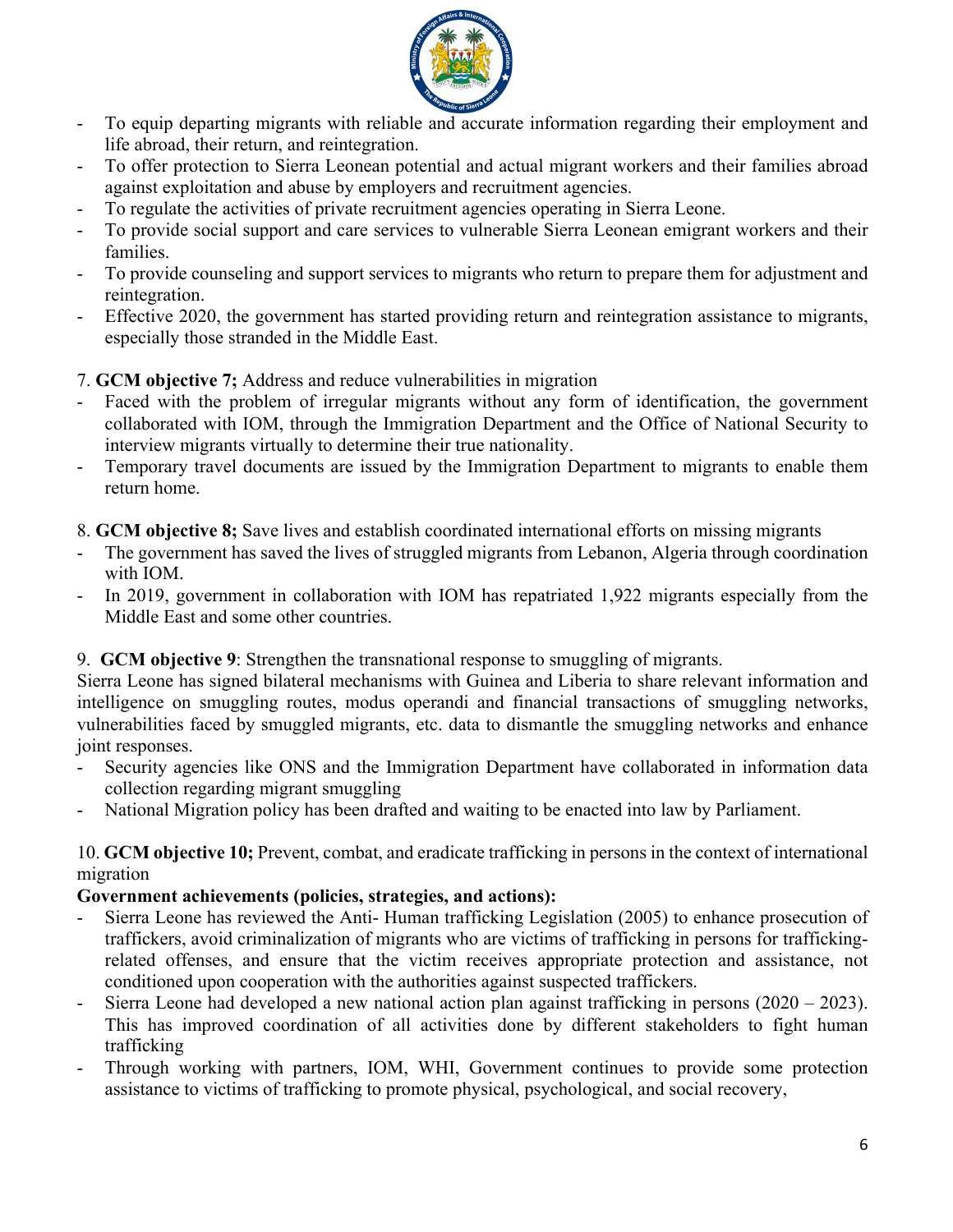

- -Government, in collaboration with partners, is implementing awareness raising campaigns for migrants and prospective migrants on the risks and dangers of trafficking in persons and provide them with information on preventing and reporting trafficking activities.
- Government has existing laws against trafficking in persons
- 11. **GCM objective 11;** Manage borders in an integrated, secured, and coordinated manner
- Sierra Leone has developed cross border collaboration MOUs signed with Guinea and Liberia on public health responses and cross border security.
- In a nationwide feasibility study carried out in 2019 by the Immigration Department, it was discovered that there is a lack of security at the Falaba crossing points to other countries. In this regard, the Immigration Department instituted border patrols and provided them with motor bikes.

12. **GCM objective 12;** Strengthen certainty and predictability in migration procedures for appropriate screening, assessments, and referrals.

- Government, through the Ministry labour and Social Security has drafted a Migration policy which after Enactment by Parliament will take care to strengthen certainty and predictability in migration procedures for appropriate screening, assessments, and referrals.

13. **GCM objective 13;** Use migration detention only as a measure of last resort and work towards alternatives

- Sierra Leone allows exemptions to the immigration procedures for non-nationals claiming asylum. The Refugees Protection Act (2007) establishes that a person who "illegally enters Sierra Leone or is illegally present in Sierra Leone" and seeking asylum shall not be declared an irregular immigrant or detained, imprisoned, or penalized.

- 14. **GCM objective 14** Enhance consular protection, assistance, and cooperation throughout the migration cycle

The government is continuously strengthening consular capacities through training of consular officers to identify, protect and assist nationals abroad who are in a situation of vulnerability, including victims of human and labor rights violations or abuse, victims of crime, victims of trafficking in persons, migrants subject to smuggling under aggravating circumstances, and migrant workers exploited in the process of recruitment.

15. **GCM objective 15;** Provide access to essential services for migrants

- The Constitution of Sierra Leone (1991) guarantees health care to all people within Sierra Leone. It states that the government will make provision for "adequate medical and health facilities for all persons, having due regard to the State's resources." Migrants can access both free and paid health-care services regardless of status, under the same condition as nationals. The scope of free health care remains limited, as such access for both residents and migrants is also limited. The National Health Sector Strategic Plan (2017- 2021) includes as a key objective (Outcomes 1-7 on Prevention; Treatment, Care and Support; and Enabling Environment) increased "access to tailored HIV combination prevention services" for key populations, including migrant workers and traders, by "90% from 2015 to 2020".
- The National Social Security and Insurance Trust Act (2001) sets up a National Social Security and Insurance Trust to administer Sierra Leone's National Pension Scheme. The Act covers all formally employed persons, including migrants employed in the formal sector.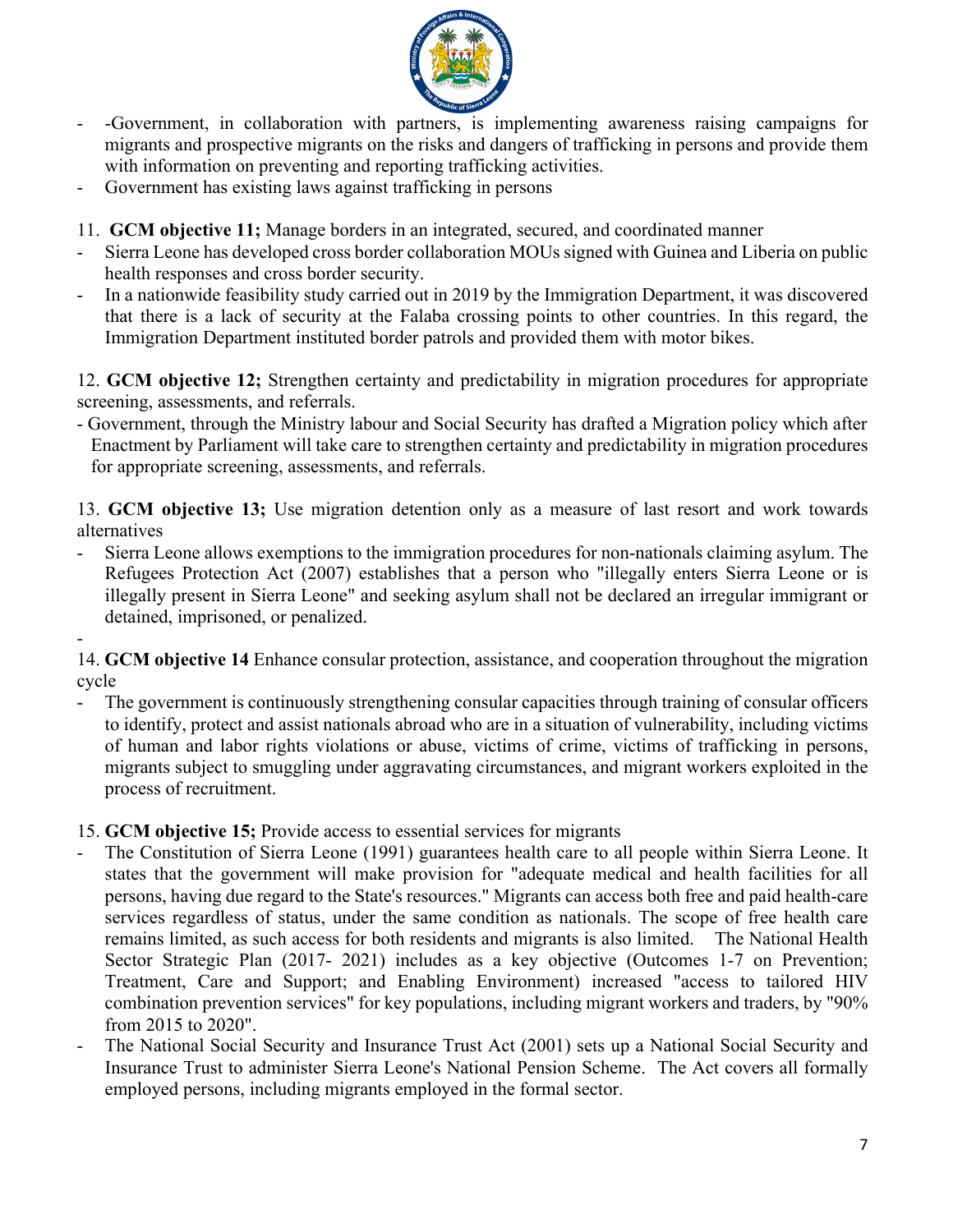

16. **GCM objective 16:** Empower migrants and societies to realize full inclusion and social cohesion

- To minimize the discrimination against migrants, the community received the power through sensitization; the government has conducted education/ and sensitization to partners.
- -

17. **GCM objective 17;** Eliminate all forms of discrimination and promote evidence-based public discourse to shape perceptions of migration

- Domestic helpers conduct media engagement, town hall meetings, seminars, and workshops, to change the minds of the young.

18. **GCM objective 18;** Invest in skills development and facilitate mutual recognition of skills, qualifications, and competences

- Through OSIWA, the Domestic Helpers Organization has trained domestic workers on the use of household equipment to gain employment. (laundry machines, electrical items)

19. **GCM objective 19;** Create conditions for migrants and Diasporas to contribute to sustainable development in all countries fully

The government has restructured the Office of Diaspora Affairs that has the mandate to strengthen diaspora engagements. It was previously under the Ministry of Political Affairs, but as of March 2020, the Office of Diaspora Affairs operates as a Division within the Ministry of Foreign Affairs and International Cooperation. Its main objectives are to promote skills transfer from the Sierra Leonean diaspora to the country, enhance remittances' developmental impacts, and encourage investment diaspora for development. The Office of Diaspora Affairs links unions – organizations formed by Sierra Leoneans abroad to support diaspora communities – with the Sierra Leone Government. The Office works with these unions, and sometimes embassies abroad, to contact members of the Sierra Leonean diaspora and inform them about employment and business opportunities in Sierra Leone. The country has an Office of Diaspora Affairs that coordinates some diaspora activities, yet it is not fully functional due to funding challenges.

20. **GCM objective 20;** Promote faster, safer, and cheaper transfer of remittances and foster financial inclusion of migrants.

- The government has hosted several diaspora investment forums to attract and promote diaspora investment
- NACSA provides a small grant to startup businesses.

21. **GCM objective 21;** Cooperate in facilitating safe and dignified return and readmission, as well as sustainable Reintegration

- Government has developed a migrant return and reintegration Policy.
- For the most vulnerable returnee migrants, especially from the Middle East, the government, on some occasions, provides reintegration packages, psychosocial support, and protection assistance. The Ministry of social welfare provided reintegration packages worth \$ 300 to 100 vulnerable returnee migrants from Kuwait.
- For countries where Sierra Leone has consular offices, the government continues to foster institutional contacts between consular authorities and relevant officials from countries of origin and destination and provide adequate consular assistance to returning migrants by facilitating access to documentation,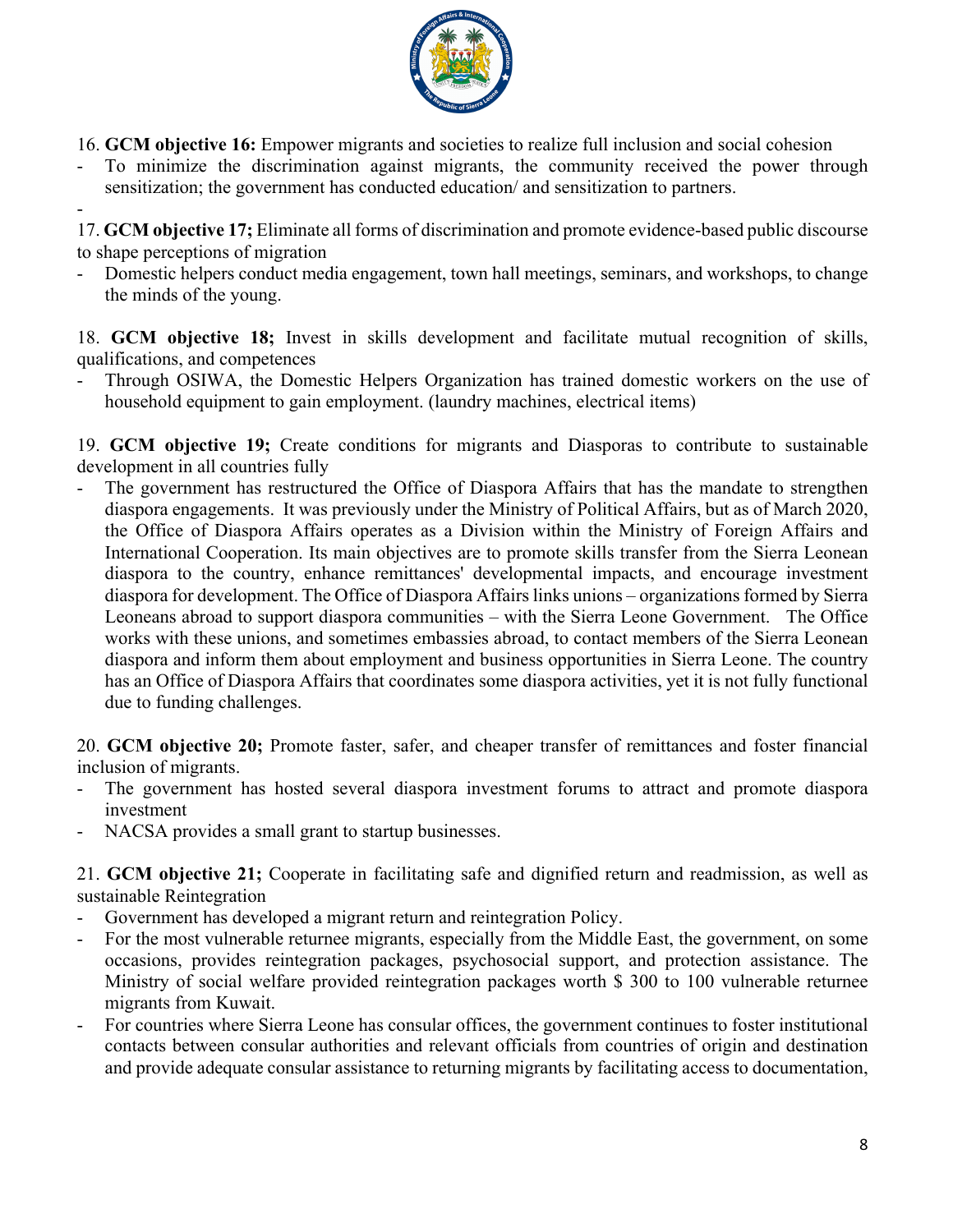

travel documents, and other services, to ensure predictability, safety, and dignity in return and readmission.

22. **GCM objective 22;** Establish mechanisms for the portability of social security entitlements and earned benefits

- The Labor migration Policy provides for mechanisms for the portability of social security entitlements and earned benefits for Sierra Leoneans as a way of encouraging them to return.
- Sierra Leone has agreements on the portability of social security entitlements and earned benefits with some member states of the Economic Community of West African States (ECOWAS). In 2016, under the Intra-Africa Talent Mobility Partnership Program, Sierra Leone signed a memorandum of understanding with Benin, Côte d'Ivoire, and Ghana, which states that State Parties are to "identify policy areas affecting coordination/portability of social security benefits and legal requirements necessary

23. **GCM objective 23;** Strengthen international Cooperation and global partnerships for safe, orderly, and regular migration

- Sierra Leone is a member of the Migration Dialogue for West Africa (MIDWA) a regional consultative process (RCP) established in 2001 to encourage the member states of the Economic Community of West African States (ECOWAS) to discuss common migration issues in a regional context. It is also a member of the Euro-African Dialogue on Migration and Development (Rabat Process), which was established in 2006. It brought together countries from North, West and Central Africa, the European Commission, and the ECOWAS to tackle migration-related questions. Sierra Leone also participated in the African, Caribbean, and Pacific Group of States (ACP) – European Union (EU) Dialogue on Migration, the Pan-African Forum on Migration (PAFoM), AU regional economic communities, RCPs in Africa, UN agencies and intergovernmental organizations to deliberate on issues affecting migration governance in Africa.
- The United Kingdom (UK) and Sierra Leone signed a memorandum of understanding (MoU) in 2012, focusing on facilitating the return and readmission of Sierra Leonean nationals from the UK. Sierra Leone also signed an MoU with Benin, Côte d'Ivoire, and Ghana in 2016 to accelerate the mobility of skilled workers and professionals amongst these countries to improve labor mobility.

## IV. Means of implementation *(should not exceed 500 words)*

- Increase Budgetary allocation for migration management to:
	- o Strengthening embassies and consulates
	- o Provide reintegration packages for return migrants
	- o Provide funds for NGOs working on migration issues
- Building partnerships
	- o Government to take the lead to build more partnerships with INGO's civil Society organization etc. towards the implementation of the GCM
	- o Capacitate implementing Agencies through training
	- o Government to priories migration issues in development planning
	- o Government to intensify skill development programs for migrants, especially for the low skilled
	- o Government to develop a database of all emigrants and immigrants
	- o The government should have a system to track unregistered migrants